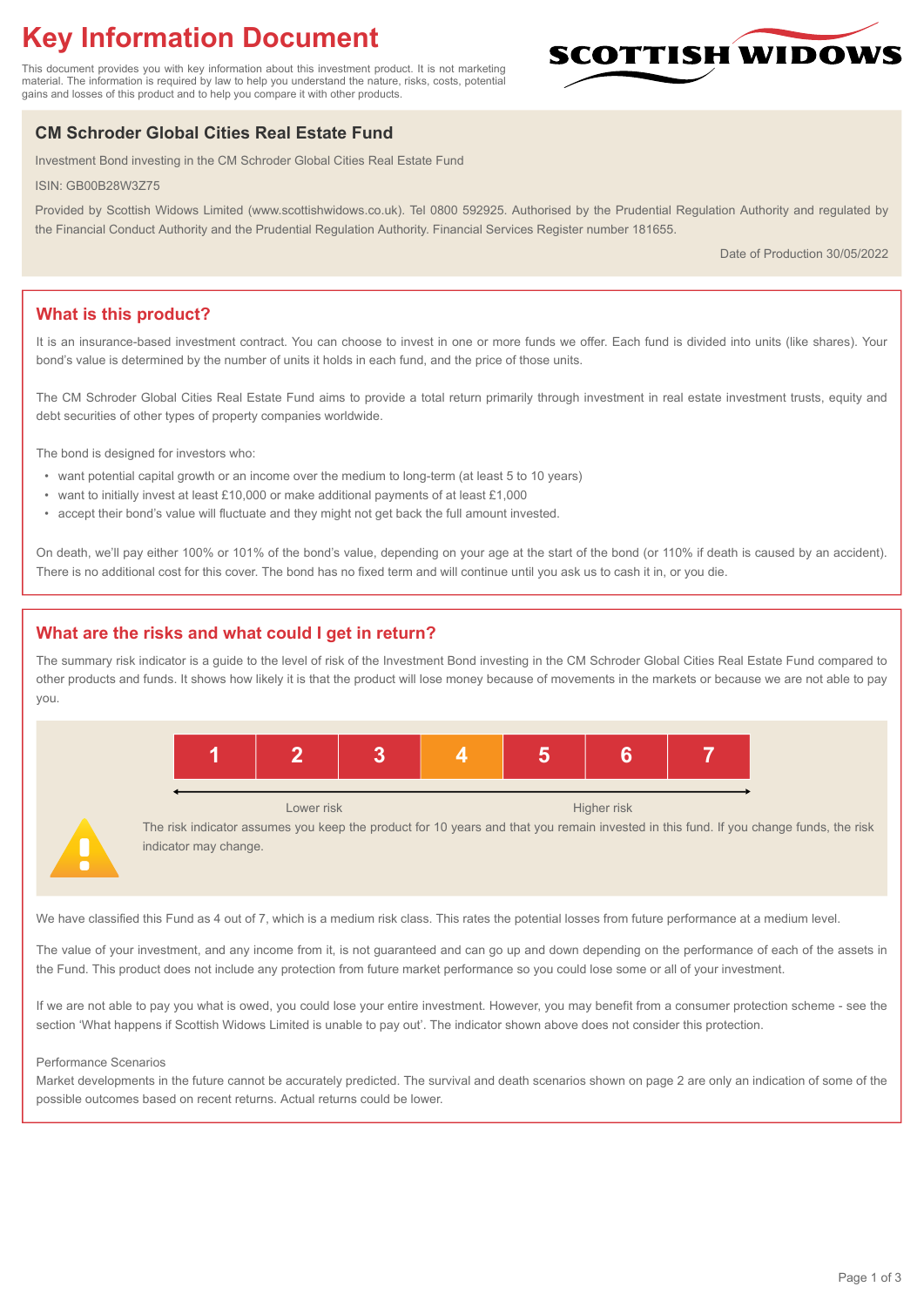

#### **What are the risks and what could I get in return? (continued)**

This table shows the money you could get back over the next 10 years, under different scenarios, assuming that you invest £10,000. The figures below assume no withdrawals are taken and do not allow for any Large Fund Bonus which may apply. The scenarios shown illustrate how your investment could perform. You can compare them with the scenarios of other products. The scenarios presented are an estimate of future performance based on evidence from the past on how the value of this investment varies, and are not an exact indicator. What you get will vary depending on how the market performs and how long you keep the investment. The stress scenario shows what you might get back in extreme market circumstances, and it does not take into account the situation where we are not able to pay you. The death scenario assumes investments perform in line with the moderate scenario.

The figures shown include all the costs of the product itself, but may not include all the costs that you pay to your adviser. The figures do not take into account your personal tax situation, which may also affect how much you get back. Before deciding to invest, you should read the Additional Information Document for more information on the risks and what you might get back. See page 2 for information on how the performance scenarios are calculated.

| <b>Investment £10,000</b> |                                                    |           |                                             |           |  |  |
|---------------------------|----------------------------------------------------|-----------|---------------------------------------------|-----------|--|--|
|                           |                                                    | 5 years   | 10 years<br>(Recommended<br>holding period) |           |  |  |
| <b>Survival Scenarios</b> |                                                    |           |                                             |           |  |  |
| <b>Stress scenario</b>    | £1,450<br>What you might get back after costs      |           | £4.087                                      | £2,656    |  |  |
|                           | Average return each year                           | $-85.50%$ | $-16.39%$                                   | $-12.42%$ |  |  |
| Unfavourable scenario     | What you might get back after costs<br>£8,144      |           | £6,896                                      | £6,454    |  |  |
|                           | Average return each year                           | $-18.56%$ | $-7.16%$                                    | $-4.28%$  |  |  |
| Moderate scenario         | What you might get back after costs                | £10,273   | £11,541                                     | £13,348   |  |  |
|                           | Average return each year                           | 2.73%     | 2.91%                                       | 2.93%     |  |  |
| Favourable scenario       | What you might get back after costs                | £12,838   | £19,135                                     | £27,347   |  |  |
| Average return each year  |                                                    | 28.38%    | 13.86%                                      | 10.58%    |  |  |
| <b>Death scenarios</b>    |                                                    |           |                                             |           |  |  |
| Insured event             | What your beneficiaries might get back after costs | £10,376   | £11,656                                     | £13,481   |  |  |

#### **What happens if Scottish Widows is unable to pay out?**

Your Plan is fully covered by the Financial Services Compensation Scheme. More information about compensation arrangements is available from the Financial Services Compensation Scheme, who can be contacted on 0800 678 1100 or 0207 741 4100 or via their website at www.fscs.org.uk

#### **What are the costs?**

The Reduction in Yield (RIY) shows what impact the total costs you pay will have on the investment return you might get. The total costs take into account one-off, ongoing and incidental costs. The amounts shown here are the cumulative costs of the product itself, for three different holding periods. The monetary figures shown assume you invest £10,000 and investments perform in line with the moderate scenario. The figures are estimates and may change in the future. The person selling you or advising you about this product may charge you other costs. If so, this person will provide you with information about these costs, and show you the impact that all costs will have on your investment over time.

| <b>Investment £10,000</b>       |                             |                              |                            |  |  |  |
|---------------------------------|-----------------------------|------------------------------|----------------------------|--|--|--|
| <b>Scenarios</b>                | If you cash in after 1 year | If you cash in after 5 years | If you cash in at 10 years |  |  |  |
| Total costs                     | £272                        | £1,175                       | £2,341                     |  |  |  |
| Impact on return (RIY) per year | 2.68%                       | 2.27%                        | $2.22\%$                   |  |  |  |